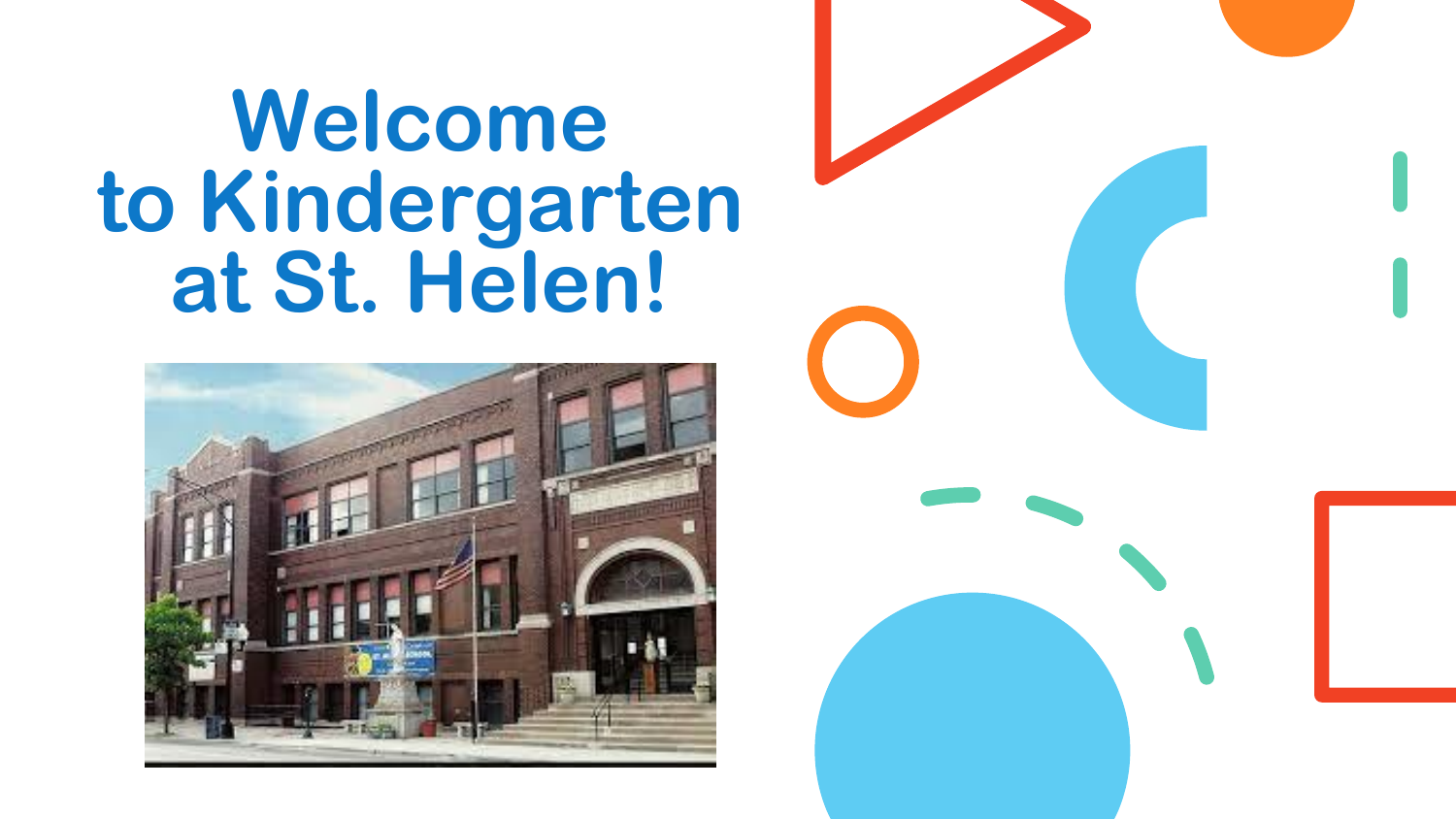#### **Mission Statement**

To provide a nurturing environment in which children will grow intellectually, spiritually, physically and socially.

### **Philosophy**

St. Helen kindergarten is a child centered program designed to meet the needs of five and six year old children. The curriculum consists of a balanced literacy program, a balanced math program, science and social studies supplemented through a weekly theme and learning through play. The approach to learning is hands on with significant learning time spent in small groups. The children are enriched and challenged in a safe and nurturing environment. As a unique creation of God each child will be applauded for their own talents.

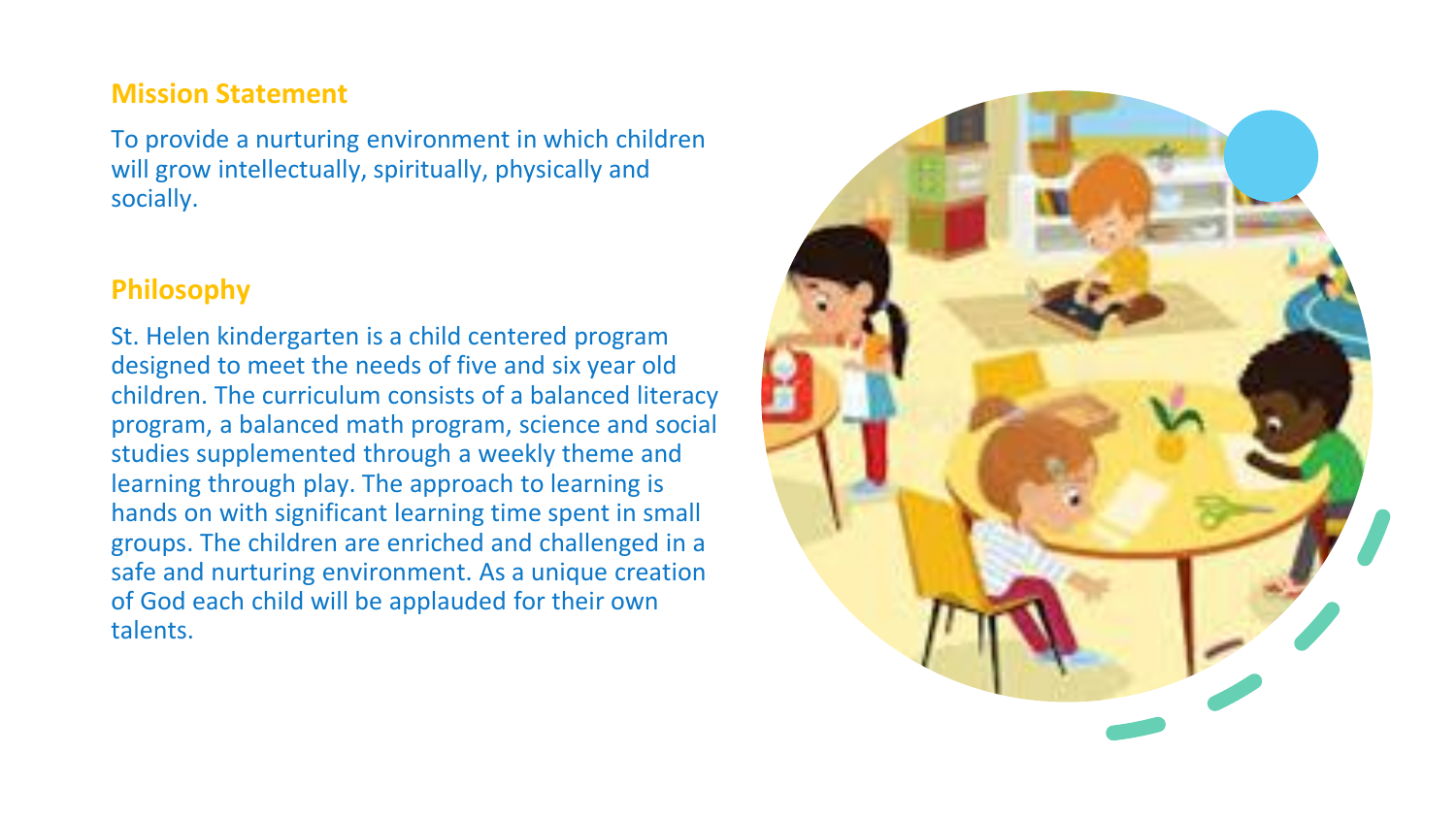### **A Typical Day in Kindergarten…**

### **What are we up to all day?**

- Math and Calendar
- Literacy (Whole Group and Centers) -Centers are individualized so that we can meet students at their academic level.
- Science and social studies themes are used to incorporate additional math and literacy.
- Recess
- Daily prayers, weekly Bible stories and activities, and attending school mass.
- Learning through play!
- Specials Classes- Music, Spanish,
	- PE, and Technology

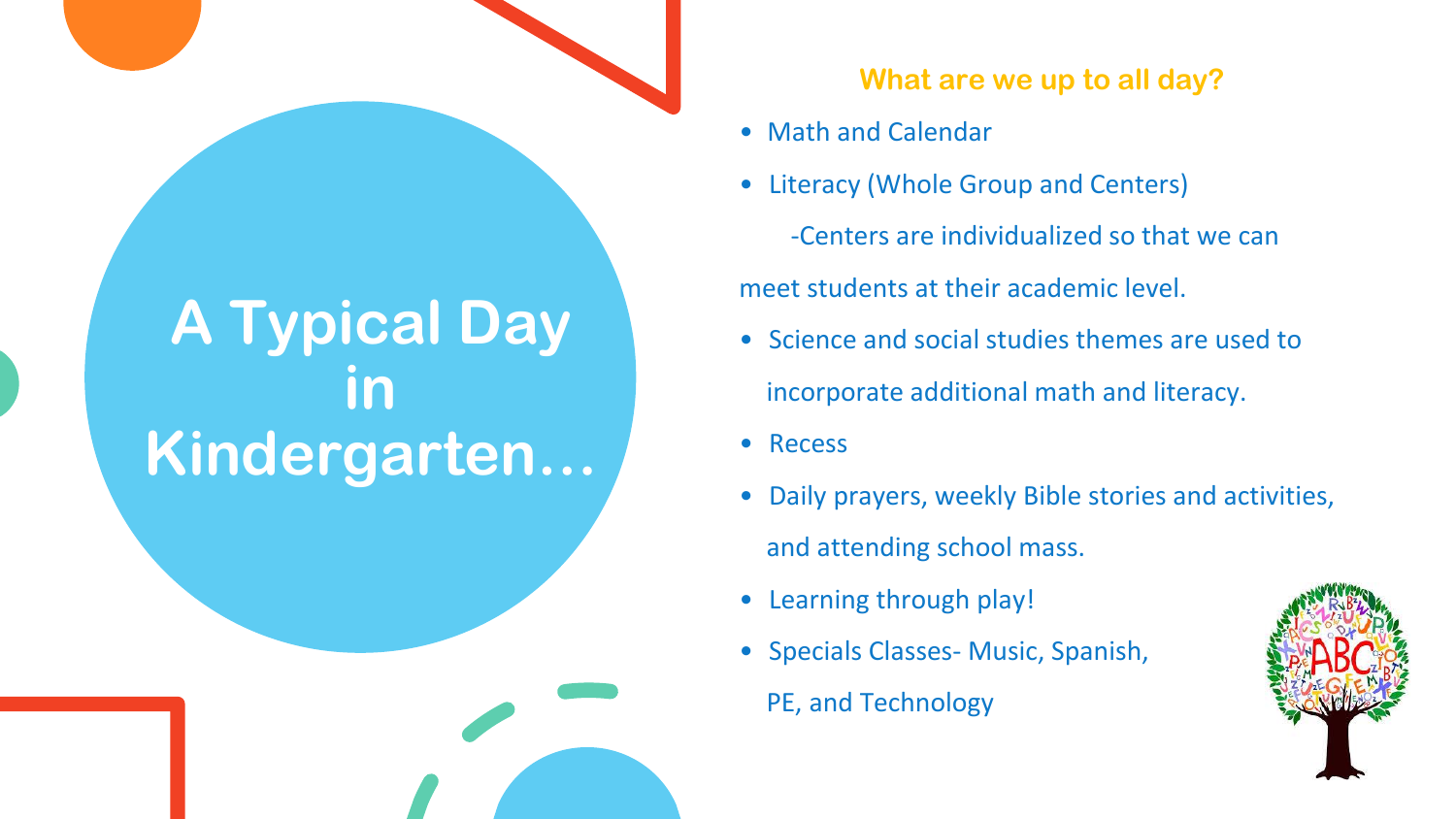### **Covid-19 and the kindergarten classroom…**

### **What changes are we making?**

- Small groups of 2-3 children in the classroom
- Recess will be outside, with no masks, and social distancing. We will have our own outdoor class toys.
- Social distancing during snack and lunch time.
- When masks are not being worn they will be stored in an individual brown paper lunch bag.
- Individualized items as much as possible.
- Social distancing as much as possible.
- Working at our assigned seats but using our creativity to keep moving and make our learning fun!
- Assessing our plan daily and making changes as needed.
- **Cleaning, cleaning, cleaning!**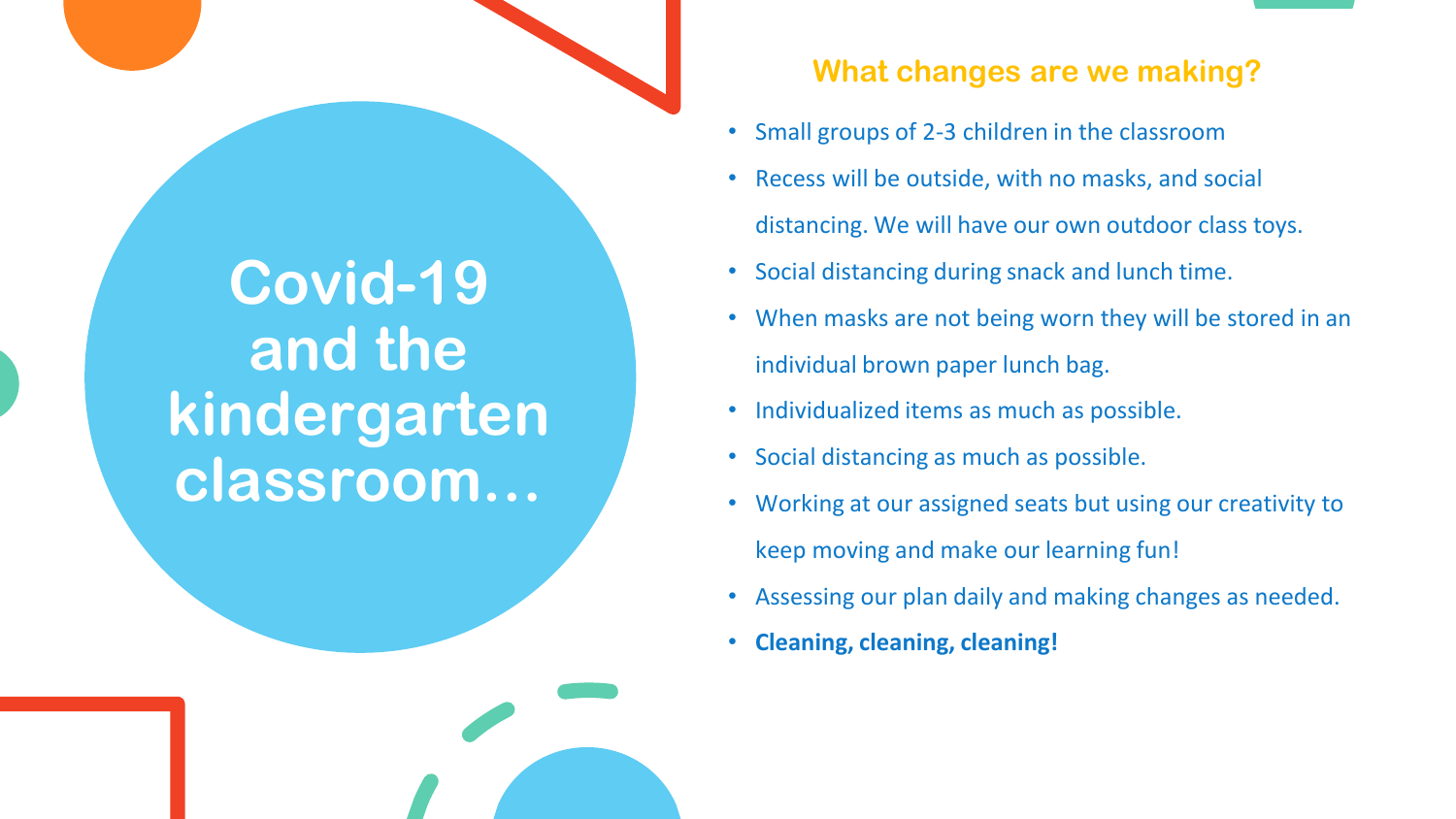## **Communication is key!**



### **How can you keep up with us?**

- Please communicate with us via our St. Helen email [khoffman@sthelenchicago.org](mailto:khoffman@sthelenchicago.org) & (email info coming)
- We will be using Seesaw as one of our main tools of communication.
- Weekly newsletters with class updates will be sent on Friday as well.
- **Please note**: Each teacher will communicate things that are specific to their classroom. *The kindergarten handbook is currently being edited and*

*will be shared with you soon.*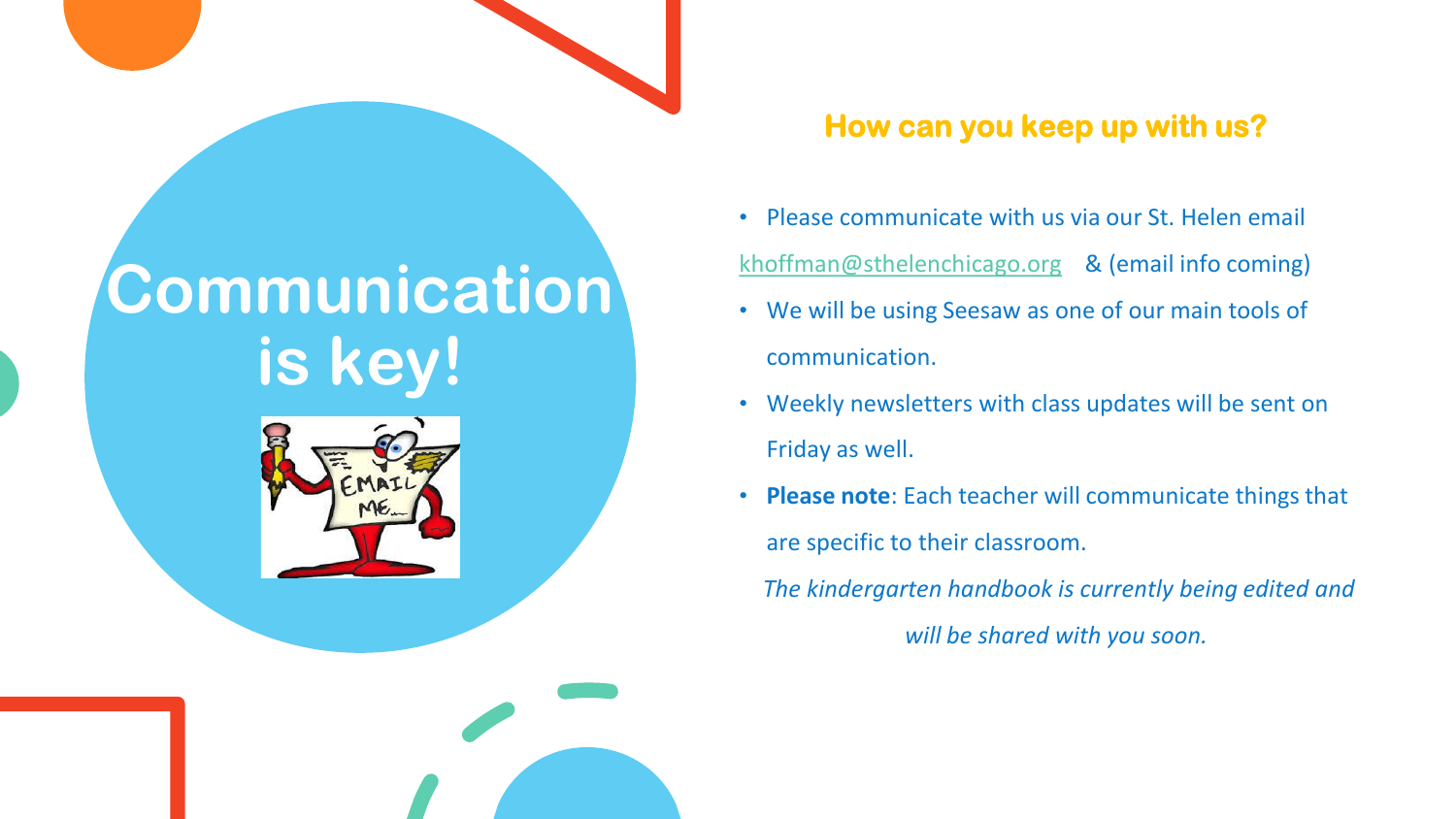### **Snack Policy**

- Each child will bring their own and place it in a special spot. Please make sure the snack is labeled and not in your child's lunch box.

**\*Pretzels, crackers, fruit/veggies, veggie straws and applesauce pouches only**

### **Rest time**

- Travel size pillows and small blankets only. This will be strictly enforced for safety reasons. Rest items will be sent every Friday to be washed and returned.

### **Supply List**

A few items have been added to the supply list-

- Reusable bag to send home pillow/blanket, an extra 1 in. binder, small rest blanket/pillow, large shirt to cover uniform for art projects, a change of clothes, a small 2 oz. individual hand sanitizer & a pack of thin black expo markers.

#### **Outdoor Meet and Greet**

- Please bring a family picture so we can have it displayed for your child to see every morning!

# **Extra things to note…**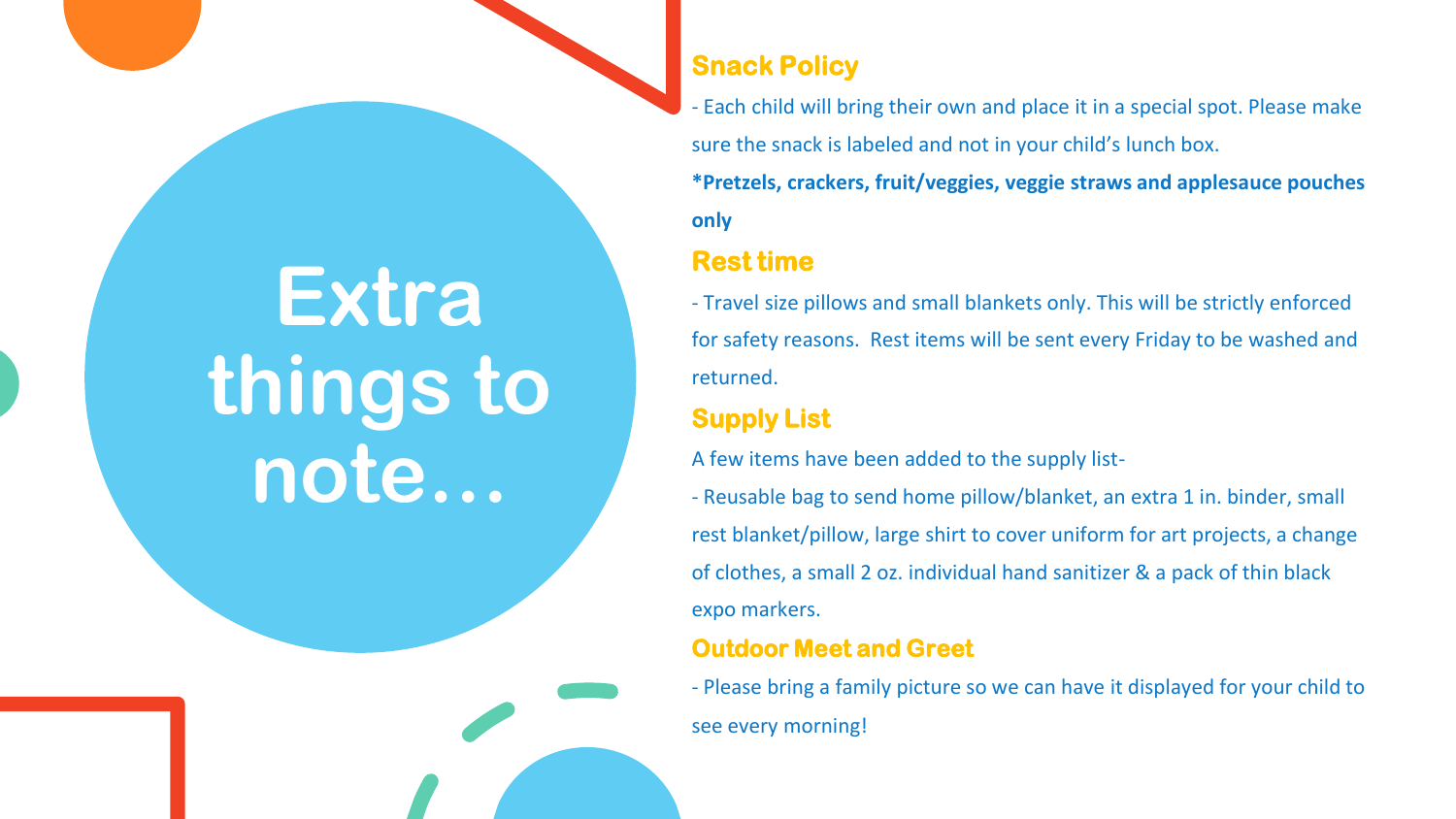**Preparing for kindergarten with Covid-19 in mind…**

- **Masks**: Have your child practice wearing them in your home. **Please make sure an extra is packed each day**. Please label the mask with your child's name.
- **Lunch:** Have your child practice opening their lunch and snack at home. We are unable to assist them during this time. Even starting to open the bag a little will be helpful if they are struggling.
- **Shoes:** Velcro or slip-on shoes are permitted. Please no tie shoes unless they can do it on their own!
- **Practice makes perfect!** Practice buttons, zippers, etc. Please make sure they can manage their clothes on their own.

*Talk to your child about their day and feelings. Even though school is going to look a little different this year please reassure them we will have a great time in kindergarten! Please reach out with any questions you may have!*